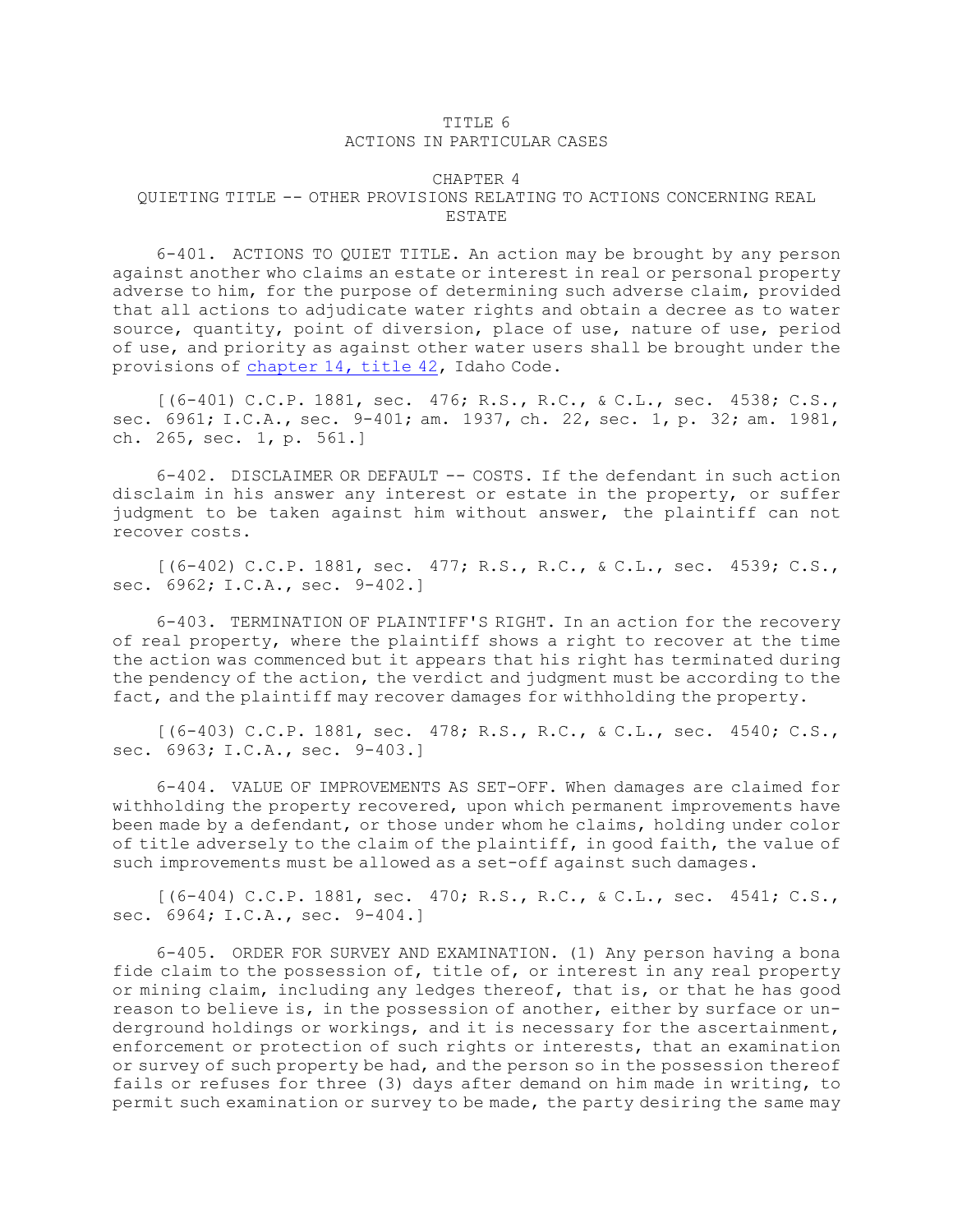apply to the court or the judge thereof, whether he have an action concerning such property pending in such court or not, for an order for such examination and survey.

(2) Such application must be made upon written petition or statement under oath, setting out <sup>a</sup> description of the property, interest of the party therein, that the premises are in the possession of <sup>a</sup> party, naming him, the reason why such survey or examination is asked, the demand made for same, and refusal thereof.

(3) The court or judge must appoint <sup>a</sup> time and place for hearing, of which notice, with a copy of the petition, must be served upon the adverse party at least three (3) days before the hearing and one (1) additional day for each twenty-five (25) miles between the place of service of notice and the hearing, and such hearing must be had and the testimony must be produced in the same manner as provided by section [8-411](https://legislature.idaho.gov/statutesrules/idstat/Title8/T8CH4/SECT8-411), Idaho Code, for hearings on injunctions.

(4) If upon such hearing the court or judge is satisfied that either party is entitled to any relief or order for examination or survey of any property in the possession of the other, which has, by the papers in the proceedings been put in controversy, an order must be granted for such examination, survey and other privileges as the court or judge may deem just, and the order must specify as nearly as possible what the person in whose favor such order is granted may do.

(5) Thereupon, such person may have free access, with such agents and assistants as may be allowed, to all parts of such property, with right to remove any loose rock, debris or other obstacle, when the same is necessary to the making of <sup>a</sup> full inspection or survey of such property, but no such removal must be made without the consent of the adverse party or the order of the court or judge permitting the same.

(6) The court or judge may also, upon proper showing with <sup>a</sup> view of producing such evidence as may be needed to determine the rights of the parties, allow work to be done on such property, but any work so permitted must be allowed only after the same is particularly defined and must not be allowed in such manner as to interfere with the workings of the adverse party, and then only when the court is satisfied the adverse party is acting in bad faith and is infringing, or attempting so to do, upon the rights of the party asking to do such work and when there is no other reasonable or convenient mode for the production of the evidence necessary to settle the rights of the parties.

(7) The party so asking to do work upon the premises of, or in the possession of another, must give good and sufficient security for the payment of all damages he may do the adverse party by reason of such work, and the court or judge must at every stage of the proceedings have due regard for the rights of all parties in interest.

[(6-405) Act Feb. 10, 1887; R.S., R.C., & C.L., sec. 4542; C.S., sec. 6965; I.C.A., sec. 9-405; am. 2022, ch. 111, sec. 2, p. 369.]

6-406. FORM AND SERVICE OF ORDER -- RIGHTS UNDER. The order must describe the property, and <sup>a</sup> copy thereof must be served on the owner or occupant; and thereupon such party may enter upon the property, with necessary surveyors and assistants, and make such survey and measurement, but if any unnecessary injury be done to the property he is liable therefor.

[(6-406) C.C.P. 1881, sec. 481; R.S., R.C., & C.L., sec. 4543; C.S., sec. 6966; I.C.A., sec. 9-406.]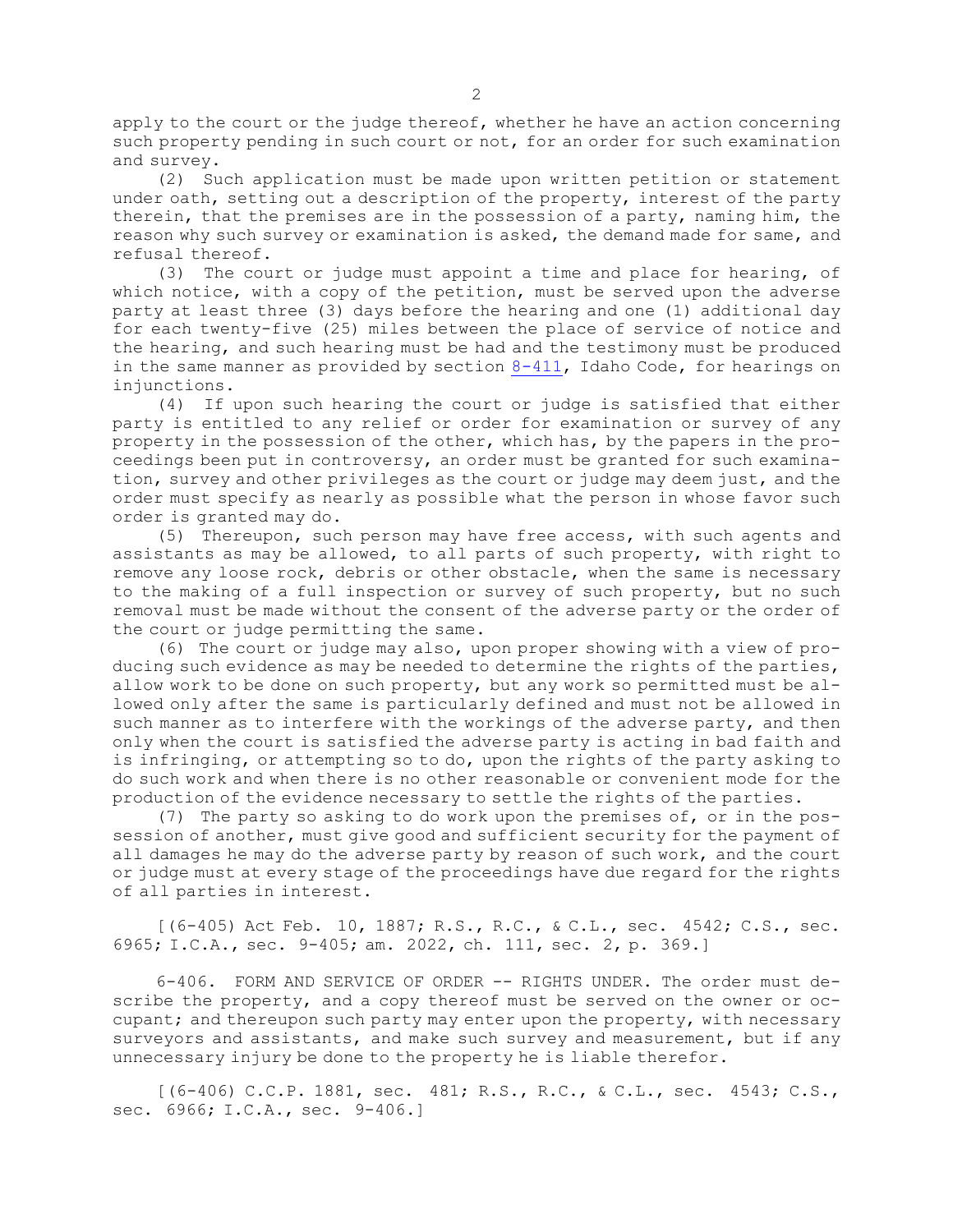6-407. INJURY PENDING FORECLOSURE OR CONVEYANCE AFTER EXECUTION SALE -- INJUNCTION. The court may, by injunction, on good cause shown, restrain the party in possession from doing any act to the injury of real property during the foreclosure of <sup>a</sup> mortgage thereon, or after <sup>a</sup> sale on execution before <sup>a</sup> conveyance.

 $[(6-407)$  C.C.P. 1881, sec. 483; R.S., R.C., & C.L., sec. 4544; C.S., sec. 6967; I.C.A., sec. 9-407.1

6-408. INJURY PENDING CONVEYANCE AFTER SALE -- DAMAGES. When real property has been sold on execution, the purchaser thereof, or any person who may have succeeded to his interest, or any redemptioner, may, after his estate becomes absolute, recover damages for injury to the property by the tenant in possession after sale, and before possession is delivered under the conveyance.

[(6-408) C.C.P. 1881, sec. 484; R.S., R.C., & C.L., sec. 4545; C.S., sec. 6968; I.C.A., sec. 9-408.]

6-409. ALIENATION PENDING SUIT. An action for the recovery of real property against <sup>a</sup> person in possession cannot be prejudiced by any alienation made by such person, either before or after the commencement of the action.

[(6-409) C.C.P. 1881, sec. 485; R.S., R.C., & C.L., sec. 4546; C.S., sec. 6969; I.C.A., sec. 9-409.]

6-410. MINING CUSTOMS ADMISSIBLE IN EVIDENCE. In actions respecting mining claims, proof must be admitted of the customs, usages or regulations established and in force at the bar or diggings embracing such claim, and such customs, usages or regulations, when not in conflict with the laws of this state, must govern the decision of the action.

[(6-410) C.C.P. 1881, sec. 486; R.S., R.C., & C.L., sec. 4547; C.S., sec. 6970; I.C.A., sec. 9-410.]

6-411. QUIET TITLE ACTION -- MAINTENANCE AGAINST MORTGAGE BARRED BY STATUTE OF LIMITATIONS. An action may be maintained to quiet title to lands against any mortgage, the enforcement and collection of which is barred by the Statute of Limitations of the State of Idaho, and which, except for the fact that its collection and enforcement is so barred, would constitute <sup>a</sup> lien upon such lands.

[6-411, added 1951, ch. 117, sec. 1, p. 272.]

6-412. QUIET TITLE ACTION -- MAINTENANCE AGAINST JUDGMENT BARRED BY STATUTE OF LIMITATIONS. An action may be maintained to quiet title to lands against any judgment, the enforcement and collection of which is barred by the Statute of Limitations of the State of Idaho and which, except for the fact that its collection and enforcement is so barred by the Statute of Limitations, would constitute <sup>a</sup> lien upon said lands.

[6-412, added 1951, ch. 117, sec. 2, p. 272.]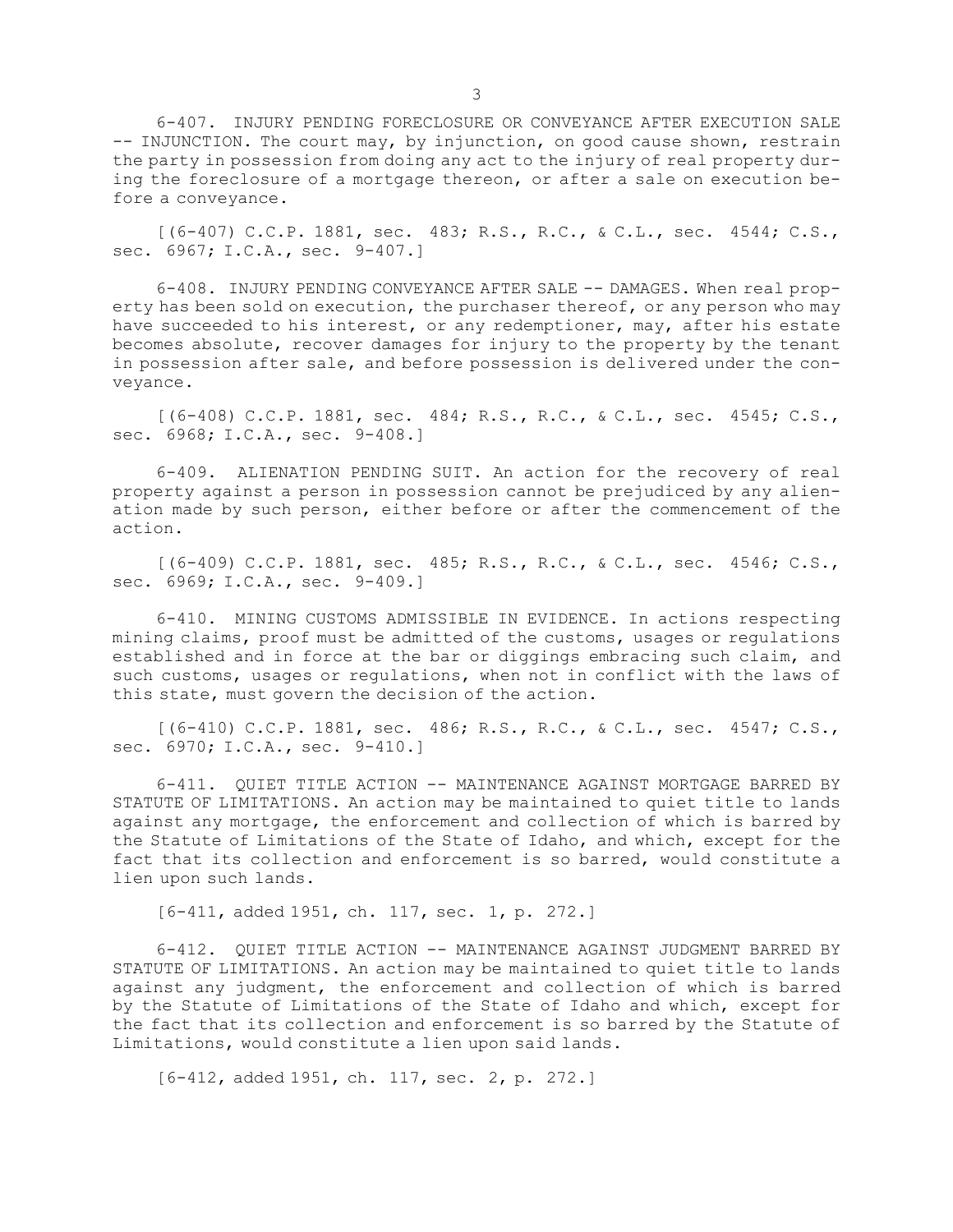6-413. QUIET TITLE ACTION -- DECREE. The party seeking to maintain such action shall be entitled to <sup>a</sup> decree quieting title to his lands against the lien of any such judgment or mortgage upon proof that the collection and enforcement of such judgment or mortgage is barred by the Statute of Limitations and without the necessity of proving that any such judgment or the indebtedness secured by any such mortgage has been paid.

[6-413, added 1951, ch. 117, sec. 3, p. 272.]

6-414. OCCUPANT OF REAL ESTATE -- STAY OF EXECUTION FOR POSSESSION -- WHEN AUTHORIZED. Where an occupant of real estate has color of title thereto, and in good faith has made valuable improvements thereon, and is afterwards in <sup>a</sup> proper action found not to be the owner, no execution shall issue to put the owner in possession of the same after the filing of an action as hereinafter provided, until the provisions of this act have been complied with; provided said occupant may elect, after filing of the action, to exercise his right to remove such improvements if it can be done without injury otherwise to such real estate.

[6-414, added 1972, ch. 118, sec. 1, p. 234.]

6-415. OCCUPANT OF REAL ESTATE -- OWNER'S COMPLAINT FOR POSSESSION -- CONTENTS -- TRIAL. Such complaint must set forth the grounds on which the owner seeks relief, stating as accurately as practicable the value of the real estate, exclusive of the improvements thereon made by the claimant or his grantors, and the value of such improvements. The issues joined thereon must be tried by the court, and the value of the real estate and of such improvements must be separately ascertained on the trial.

[6-415, added 1972, ch. 118, sec. 2, p. 234.]

6-416. OCCUPANT OF REAL ESTATE -- DETERMINATION OF RIGHT TO POSSESSION -- TENANTS IN COMMON -- PARTITION PROCEDURE. The owner in the main action may thereupon pay the value of the improvements determined on trial and take the property, but should he fail to do so after <sup>a</sup> reasonable time not to exceed one (1) year, to be fixed by the court, the claimant may take the property upon paying its value determined on trial, less any amount paid by claimant or his predecessor on <sup>a</sup> judicial or tax sale, exclusive of the improvements. If this is not done within said time, to be fixed by the court, the parties will be held to be tenants in common of all the real estate, including the improvements, each holding an interest proportionate to the values ascertained on the trial; provided, further, that thereafter, upon the motion of either party, proceedings may be had for partition thereof in accordance with [chapter](https://legislature.idaho.gov/statutesrules/idstat/Title6/T6CH5) 5, title 6, Idaho Code.

[6-416, added 1972, ch. 118, sec. 3, p. 234; am. 2020, ch. 82, sec. 2, p. 175.]

6-417. COLOR OF TITLE -- DEFINITION. For definition in this act, <sup>a</sup> person having color of title shall include (a) <sup>a</sup> purchaser in good faith at any judicial or tax sale made by the proper person or officer, whether such person or officer has sufficient authority to sell or not, unless such want of authority was known to such purchaser at the time of the sale; and (b) <sup>a</sup> person who has occupied <sup>a</sup> tract of real estate if he, or those under whom he